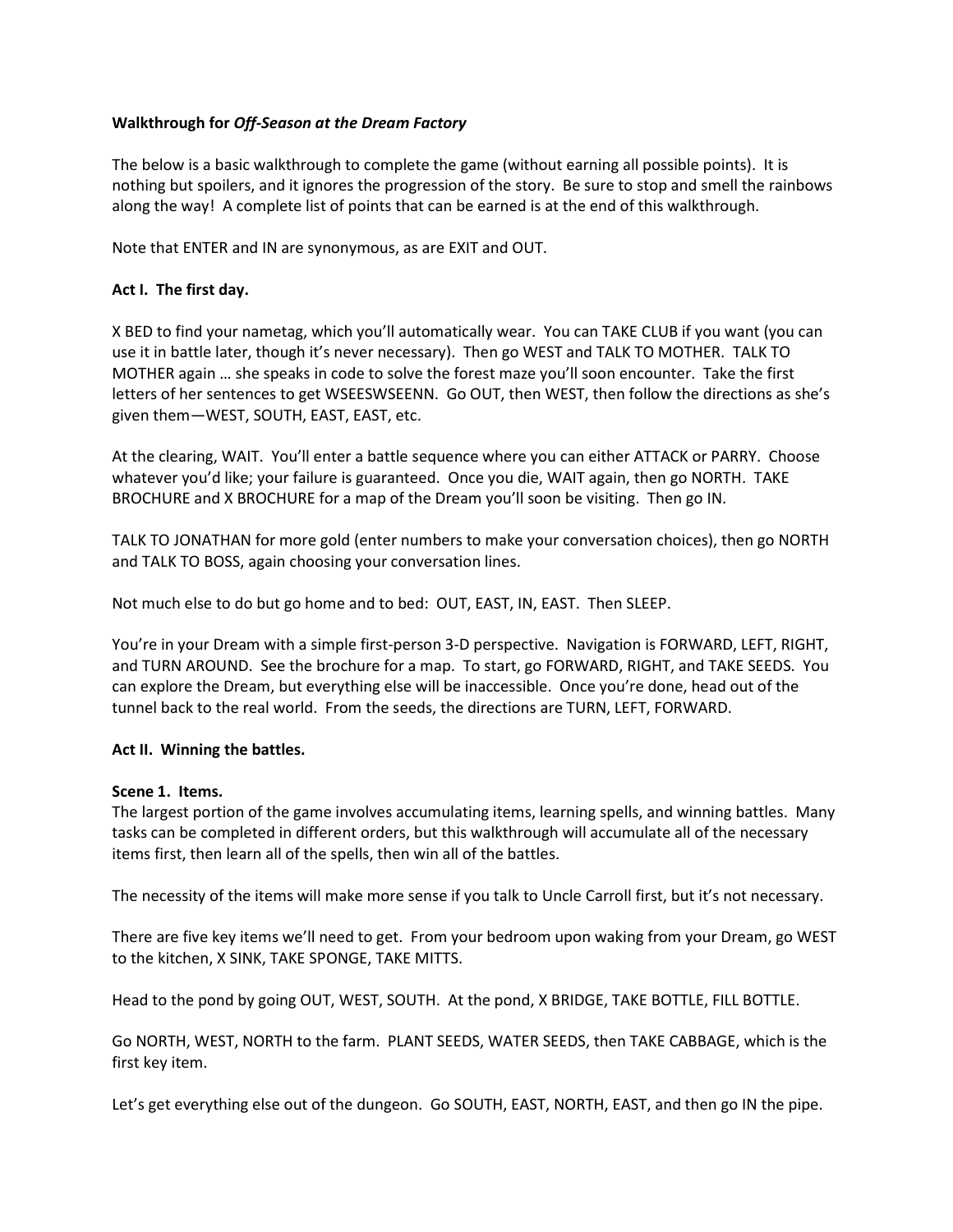First, we'll get a card. FORWARD, LEFT, WEAR MITTS, TAKE CARD, REMOVE MITTS. The king of hearts is the second key item.

Then TURN, LEFT, FORWARD, FILL SPONGE, TAKE BOAT. The boat is the third key item.

Then TURN, LEFT, TAKE LIGHTNING, FORWARD, TAKE UMBRELLA. We'll use it later.

That's everything from the dungeon. TURN, LEFT, FORWARD, FORWARD to get out of it.

We need to backtrack to the farm to get the fourth item. From the sewer pipe, go WEST, SOUTH, WEST, NORTH. Then OPEN UMBRELLA to get up the windmill, TAKE SLIPPERS, and go DOWN. The slippers are the fourth item.

We need one more. Go SOUTH, EAST, NORTH, NORTH, and then IN the truck. OPEN BOX to get a jar of ceiling wax, which is the fifth item.

#### Scene 2. Spells.

It's time to talk to Uncle Carroll if you haven't. Go OUT, SOUTH, and then go IN his house. TALK TO UNCLE to learn some backstory and to have him sing the key song which lists all the items you need. We've already gotten them all, so you can GIVE JAR, GIVE BOAT, GIVE CABBAGE, GIVE SLIPPERS, and GIVE KING. You now have a spell scroll which will help you defeat the adventurers you're about to encounter.

#### Scene 3. Battles.

All battles take place in the clearing. Each combatant has two attacks, a major and a minor one, and every attack can be countered by a spell. The loop for these battles is to cast the correct spells, wait for the adventurers to knock themselves out, and report your successes to Jonathan in the MEI office. Type SPELL to cast a spell you know. After you cast the two key spells, you can ATTACK or PARRY as you please; your success is guaranteed.

From Uncle Carroll, go OUT, WEST, WEST, SOUTH, then WAIT at the clearing.

The first battle is the warrior. Cast a SPELL. First, cast ROYAL ROBE. On your next turn, cast WAX LIPS. Then ATTACK or PARRY and wait until the warrior defeats herself. You can choose to kill the warrior or let her live. (The game's story suggests you should spare her.) Go NORTH, IN, then TALK TO JONATHAN. Complete the conversation. Then go OUT, SOUTH, and WAIT for the next battle.

Next up are the demons, susceptible to WATER WHIP and CABBAGE CLOUD. Finish the battle, then return to the office and repeat the same steps as before to prepare for the next battle.

The third battle is the mage, who is defeated with WAX LIPS and SLOW WALK.

The fourth battle is the angels, who are defeated with CABBAGE CLOUD and ROYAL ROBE.

The fifth battle is the steampunk gnome, who is defeated with SLOW WALK and WATER WHIP.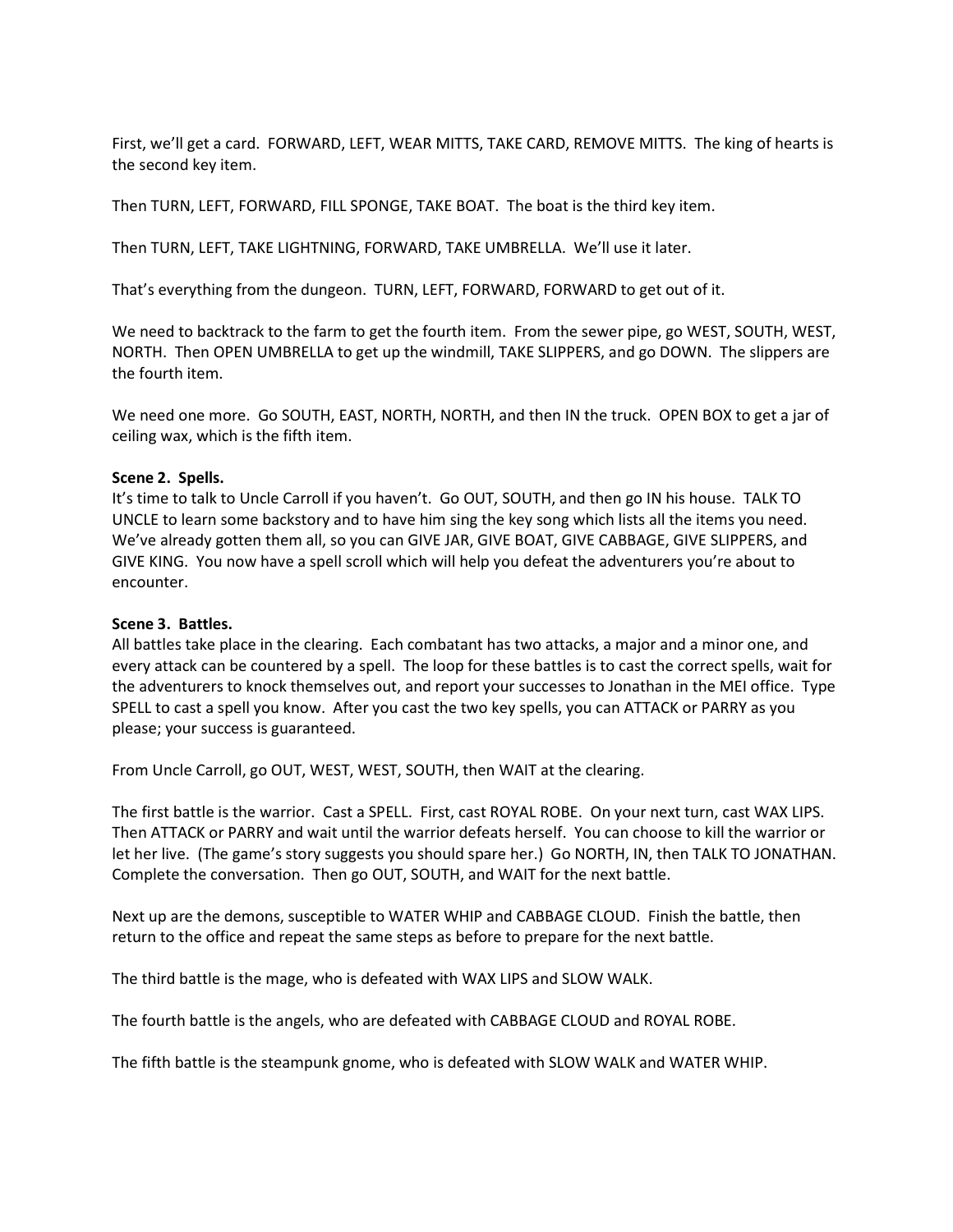Once the fifth battle is over, it's time to go back home from the clearing: EAST, EAST, EAST, IN, EAST. You may wish to SAVE your game.

### Act III. The final battle.

The final battle is against the Boss.

SLEEP, but listen to your mother. Again, she gives you directions through your altered Dream: NNWSSW. Follow them to get to the final battle. Then, TAKE CLUB (or WAIT) to cause the Boss to appear. A conversation with her will automatically begin, and then the battle will start.

All five spells are needed against the Boss, but it doesn't matter too much in what order you cast them, as her attacks are randomized. She will often rip the wax from her mouth, so the best strategy to defeat her is to cast the other four spells first, then continually cast WAX LIPS.

Once defeated, you can choose to let her live or to kill her. This choice will lead to two separate endings. The "true" ending is to let her live. Once you do, go WEST, NORTH, WEST, NORTH to finish the game.

If you kill the Boss, you are immediately taken to the other ending.

A table of all possible points that can be earned is on the next page.